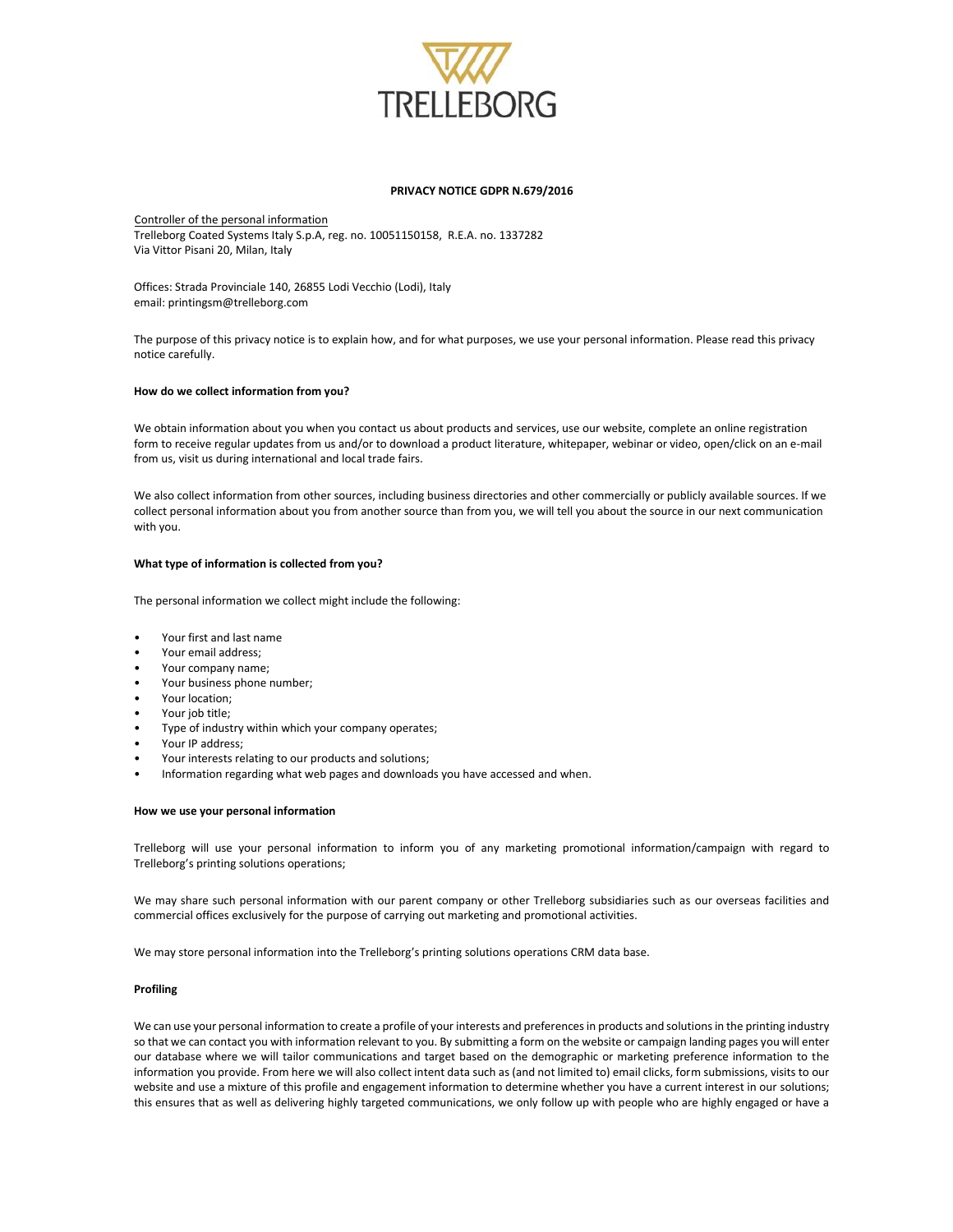

current interest in our solutions. We may also make use of additional information about you when it is available from external sources such as but not limited to Google Analytics to help us do this effectively.

## **What is the legal basis for our processing?**

The legal basis for our processing of your information is that the processing is necessary in order to fulfil our legitimate interest to provide you with the products, services and information you have ordered or requested, to answer questions and handle feedback from you, to market our products, identify business opportunities and increase sales. We have reduced the scope of the personal information we do collect to a minimum in order to provide the personalized communications to you that we believe you would anticipate getting. The personal information collected are limited to you in your professional capacity and does not intrude your privacy on a personal level. Our profiling is made based on your interest shown, location data, digital engagement (email opens and clicks, form fills, webpages visited, assets downloaded) and we also store data from your IP address, but the profiling is limited and in no way constitutes a comprehensive picture of you or your habits and interests, nor does it produce any legal effects concerning you.

## **Transfer of your Personal Data**

Due to the way our Group of companies operate, we on the basis of our legitimate interest in organizing our business, may share your information with other entities within the Trelleborg Group. We may transfer such personal information to countries, territories, or organisations that are located outside the European Economic Area (EEA) and are not recognised as ensuring an adequate level of protection by the European Commission. In such case, Trelleborg provides appropriate safeguards to protect your personal information, such as the use of standard data protection clauses adopted by the European Commission or a relevant EEA national data protection authority.

Moreover, we may disclose your information to external parties, such as vendors and service providers processing your information under the instructions of Trelleborg. Where such disclosure entails transfers of your information outside the EU/EEA, we will ensure that the standard data protection clauses adopted by the European Commission have been entered into between the transferring Trelleborg entity and the receiving external party. Alternatively, other safeguards will be put in place prior to such transfers.

We will not sell your personal information to third parties.

## **Marketing communications**

If you do not wish to receive any direct marketing communications from us about our products/solutions/latest innovations you may at any time withdraw from our marketing database by clicking on the 'unsubscribe' or 'opt-out' link in our communications or email us at printingsm@trelleborg.com. This would not affect any communication we may have with you as a customer, not qualifying as direct marketing.

#### **Retention**

We will retain your information for a period necessary to fulfil the purposes outlined in this privacy notice, for a period of one year from the time of your last engagement with us or from the time our contractual relationship or rights and obligations has ended, all unless a longer retention period is required or permitted by local law to which we are subject.

We are using the following criteria to establish our retention period: (i) as long as we have an ongoing relationship with you (either as an individual or in your capacity as employed by one of our corporate customers, suppliers or co-operations partners); (ii) as required by legal obligations to which we are subject (such as tax and accounting obligations); and (iii) as advisable in light of our legal position (such as applicable statutes of limitations).

#### **Security**

Your personal information is stored in a secure cloud environment. We will ensure that the access to your information is accurately secured by applying appropriate safeguards, depending on the circumstances taking into account the state of the art, the costs of implementation and the nature, scope, context and purposes of processing as well as the risk. In support of this commitment, we have implemented appropriate technical, physical and organizational measures to protect your information against: unauthorized or accidental destruction, alteration or disclosure; misuse; damage; theft or accidental loss; or unauthorized access.